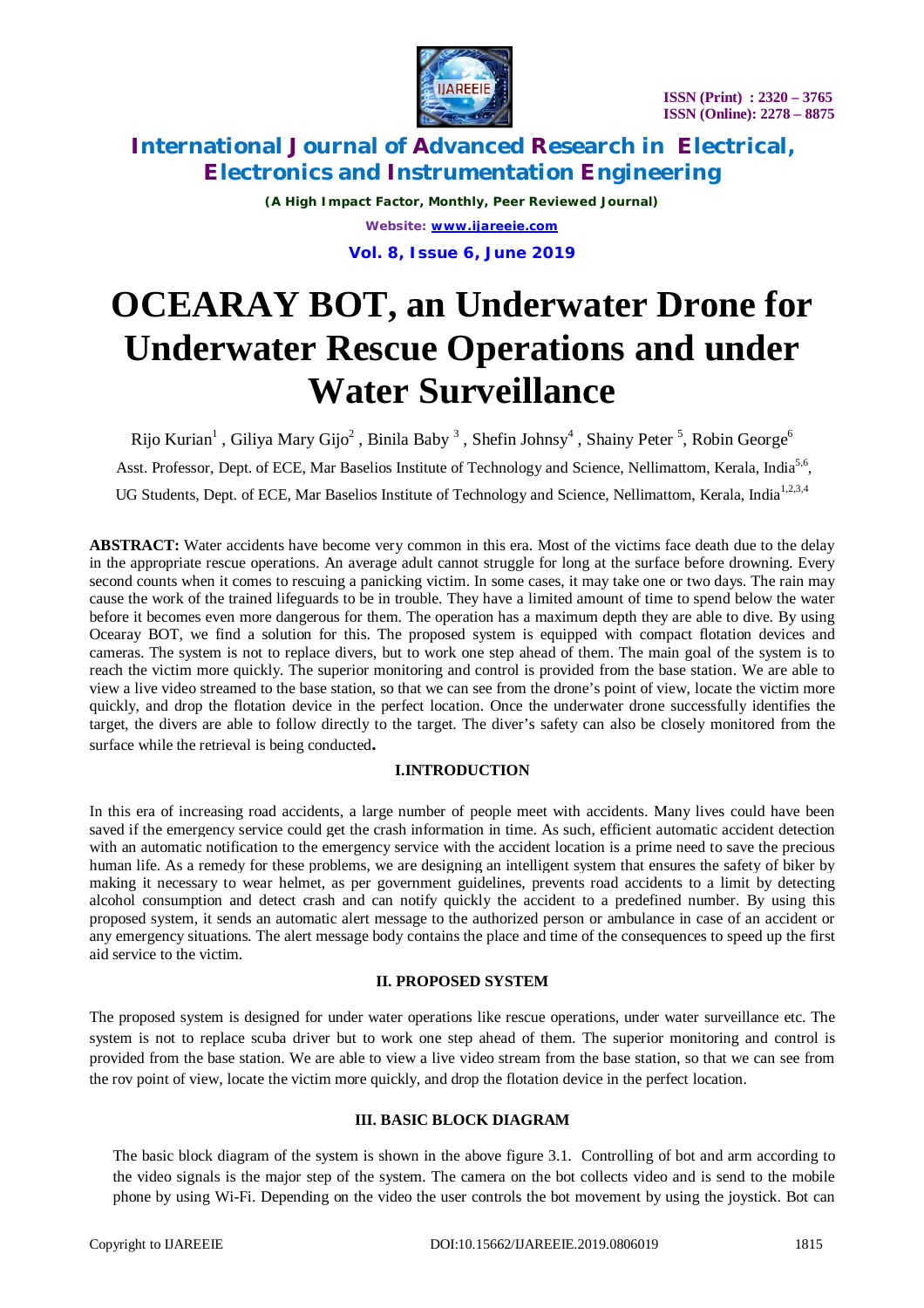

*(A High Impact Factor, Monthly, Peer Reviewed Journal)*

*Website: [www.ijareeie.com](http://www.ijareeie.com)*

# **Vol. 8, Issue 6, June 2019**

move in four directions according to the control signal. The mechanical arm is using to pick up and hold victim is controlling according to the video signals.



Fig 1 Block diagram of proposed system

### **IV. METHODOLOGY**

The system consists of current, temperature and voltage sensing sections followed by its signal conditioning blocks as shown in figure. The necessary settings are made according to the requirement of the system temperature measurement parameters is very much important because temperature term decides internal resistance of the battery and rate of charging and discharging, and some required electrical quantities or parameters of the battery. The temperature of the battery is read through the sensor LM35 and corresponding output voltage is directly given to the Data Acquisition Server (DAS) with signal conditioning output of the sensor. Similarly the current and voltage part is also connected to the DAS system in order to make system ready for reading data continuously. Battery indications are also included in the software code like temperature of battery, lower/higher voltages, Total power of the battery, Remaining power of the battery and Charge holding time, Nominal Voltage and High temperature indications of the battery through emergency indicators. The different loads connected to the battery can be manipulated through software and corresponding load switching unit can be activated in order to use battery for optimum utilization.

### **V. COMPONENTS**

The transmitter section consists of Joystick, Arduinouno, nrf transmitter. The receiver section consists of nrf receiver and Arduinouno. The bot consists of camera, light, dc motors and mechanical arm.

### **A. ARDUINO UNO**

The Arduinouno is an open source microcontroller board based on microchip ATmega328 microcontroller and developed by Arduino.cc. The board is equipped with sets of digital and analog input/output (I/O) pins that may be interfaced to various expansion boards (shields) and other circuits. The board has 14 Digital pins, 6 Analog pins, and programmable with the Arduino IDE (Integrated Development Environment) via a type B USB cable. It can be powered by a USB cable or by an external 9 volt battery, though it accepts voltages between 7 and 20 volts. The Uno board is the first in a series of USB Arduino boards, and the reference model for the Arduino platform. The ATmega328 on the Arduino Uno comes pre-programmed with a boot loader that allows uploading new code to it without the use of an external hardware programmer. It communicates using the original STK500 protocol.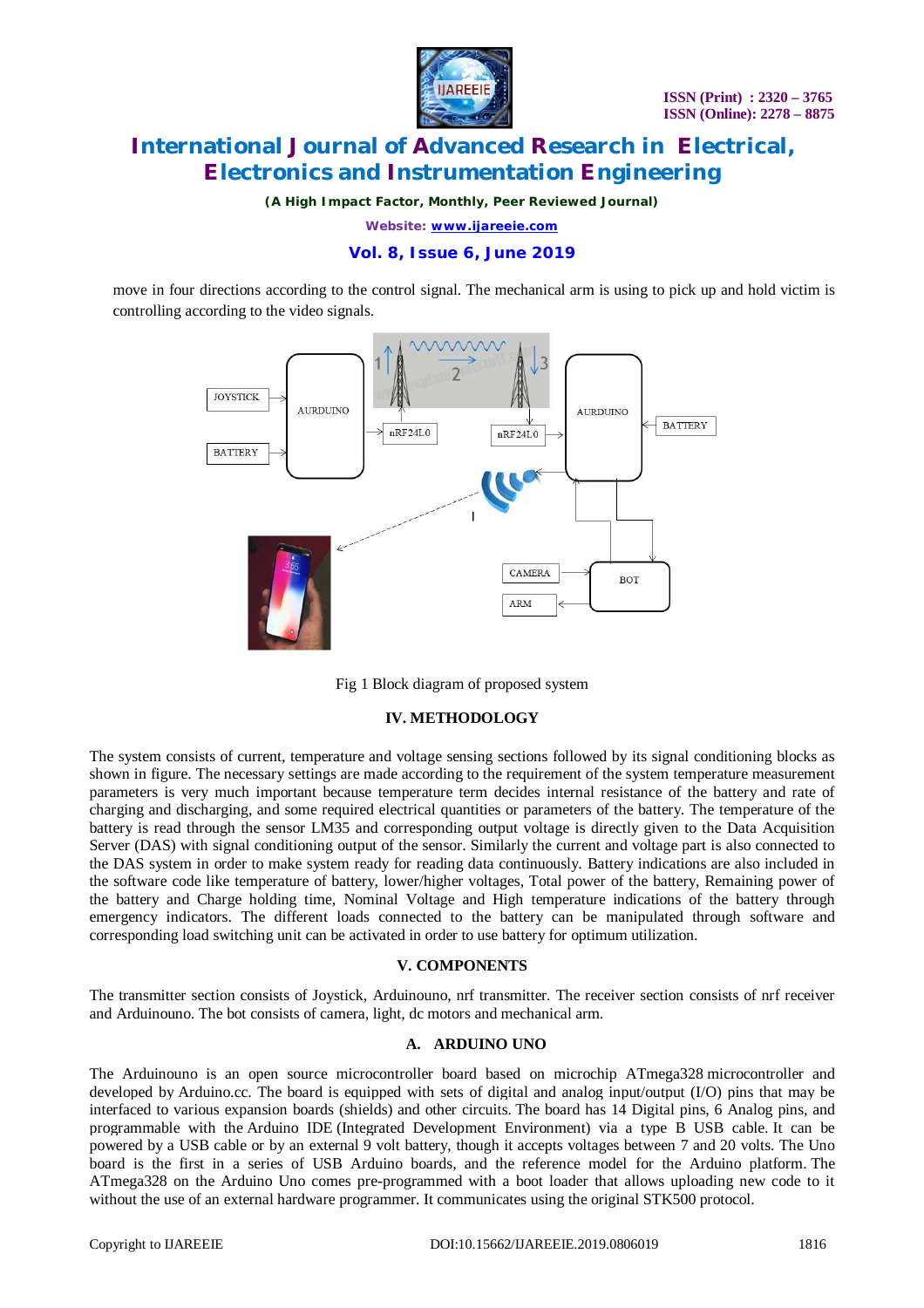

*(A High Impact Factor, Monthly, Peer Reviewed Journal)*

*Website: [www.ijareeie.com](http://www.ijareeie.com)*

### **Vol. 8, Issue 6, June 2019**

### **B. DC MOTOR**

A DC motor is any of a class of rotary electrical machines that converts direct current electrical energy into mechanical energy. The most common types rely on the forces produced by magnetic fields. Nearly all types of DC motors have some internal mechanism, either electromechanical or electronic, to periodically change the direction of current flow in part of the motor.

| Type       | <b>Brushed</b> |
|------------|----------------|
| Voltage    | 12 V           |
| <b>RPM</b> | 3500           |
| Torque     | Low            |

Working principle of dc motor is electromagnetic induction. If a current carrying conductor is placed in a magnetic field perpendicularly, then the conductor experiences a force in the direction mutually perpendicular to both the direction of field and the current carrying conductor. Motor drives are circuits used to run a motor. In other words, they are commonly used for motor interfacing. These drive circuits can be easily interfaced with the motor and their selection depends upon the type of motor being used and their ratings (current, voltage).

Motor Driver circuits are current amplifiers. They act as a bridge between the controller and the motor in a motor drive. Motor drivers are made from discrete components which are integrated inside an IC. The input to the motor driver IC or motor driver circuit is a low current signal. The function of the circuit is to convert the low current signal to a high current signal. This high current signal is then given to the motor. The motor can be a brushless DC motor, brushed DC motor, stepper motor, other DC motors etc. In motor interfacing with controllers, primary requirement for the operation of the controller is low voltage and small amount of current. But the motors require a high voltage and current for its operation.

### **C. BATTERY**

A rechargeable battery, storage battery, secondary cell, or accumulator is a type of electrical battery which can be charged, discharged into a load, and recharged many times, as opposed to a disposable or primary battery, which is supplied fully charged and discarded after use. It is composed of one or more electrochemical cells. The term "accumulator" is used as it accumulates and stores energy through a reversible electrochemicalreaction. Rechargeable batteries are produced in many different shapes and sizes, ranging from button cells to megawatt systems connected to stabilize an electrical distribution network.

| Type              | lead                 |
|-------------------|----------------------|
| Voltage           | 12 V                 |
| Ampere-hours      | 1.3Ah                |
| Temperature range | 10-27 degree Celsius |

Several different combinations of electrodematerials and electrolytes are used, including lead–acid, nickel–cadmium (NiCd), nickel–metal hydride (NiMH), lithium-ion (Li-ion), and lithium-ion polymer (Li-ion polymer).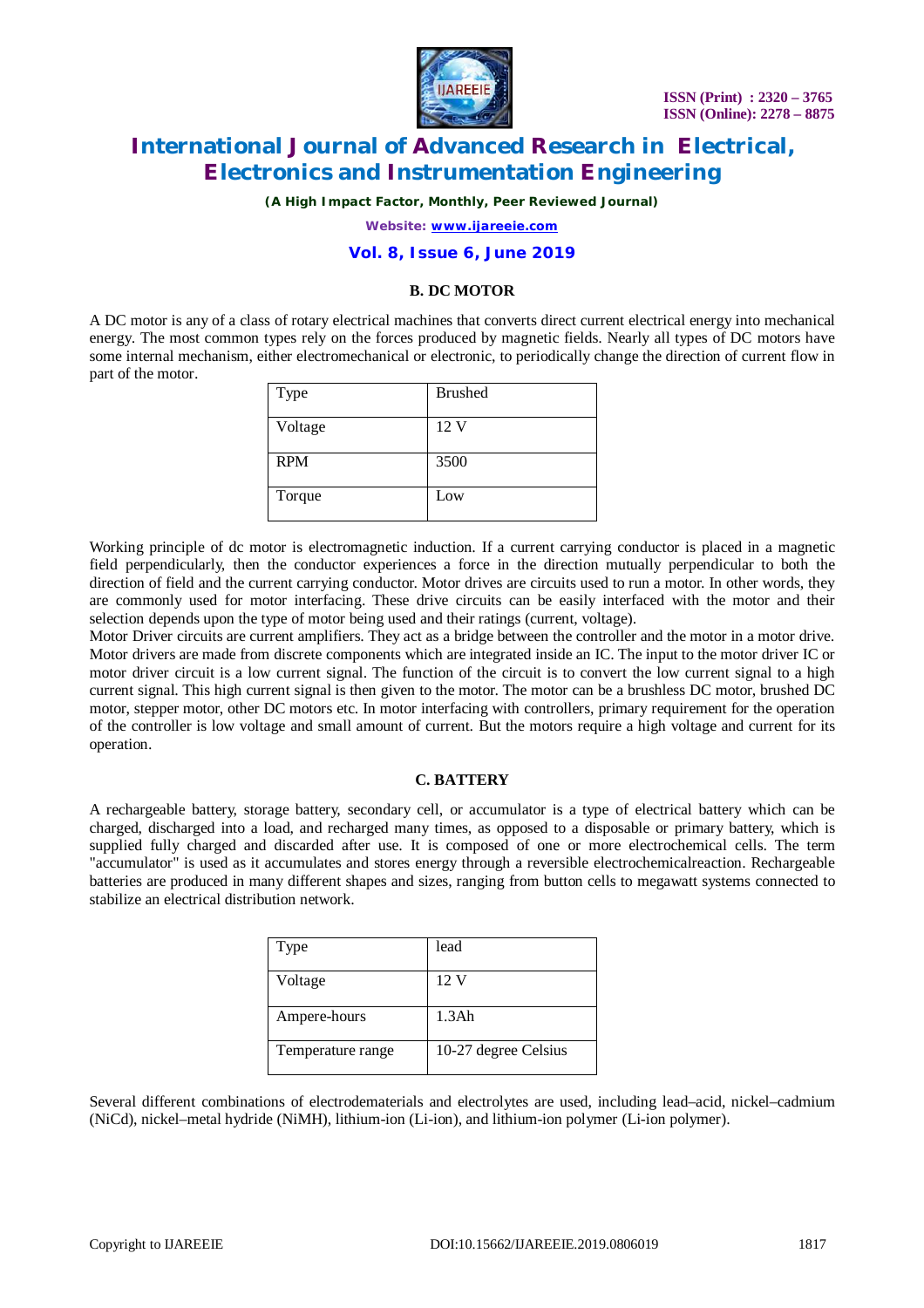

*(A High Impact Factor, Monthly, Peer Reviewed Journal)*

*Website: [www.ijareeie.com](http://www.ijareeie.com)*

### **Vol. 8, Issue 6, June 2019**

### **D. SERVO MOTOR**

As the name recommends, a servomotor is a servomechanism. It is a servomechanism that uses position input to control its movement and last position. A servomotor is a rotary actuator or linear actuator that allows for precise control of angular or linear position, velocity and acceleration. It consists of a suitable motor coupled to a sensor for position feedback. It also requires a relatively sophisticated controller, often a dedicated module designed specifically for use with servomotors. Servomotors are not a specific class of motor although the term servomotor is often used to refer to a motor suitable for use in a closed-loop control system.

Servos are controlled by sending an electrical pulse of variable width PWM through the control wire. Servo Motor can generally just turn 90° in either heading for an aggregate of 180° developments. The Motors unbiased position is characterized as the position where the servo has the same measure of potential pivot in the both the clockwise or counter-clockwise course. The PWM sent to the Motor decides position of the pole and in light of the term of the pulse sent through the control wire the rotor will swing to the craved position. The servo Motor hopes to see a pulse each 20ms and the length of the pulse will decide how far the Motor turns. For instance, a 1.5ms pulse will make the Motor swing to the 90 $^{\circ}$  position. Shorter than 1.5ms moves it to 0 $^{\circ}$  and any more than 1.5ms will turn the servo to 180 $^{\circ}$ , as charted beneath.

### **E. JOYSTICK**

The Joystick Shield enableArduino with a joystick. The shield sits on top of Arduino and turns it into a simple controller. Five momentary push buttons (4+ joystick select button) and a two-axis thumb joystick givesArduino functionality on the level of old Nintendo controllers. This shield is a great piece of uer interface board, it is perfect for gaming and navigating through menu quickly. It has headers for LCDs and RF modules, to communicating and displays easily. Here joystick shield adds RF interface of nRF24L0.

### **F. MECHANICAL ARM**

A mechanical arm is a machine that mimics the action of a human arm. Mechanical arms are composed of multiple beams connected by hinges powered by actuators. One end of the arm is attached to a firm base while the other has a tool. They can be controlled by humans either directly or over a distance. A computer-controlled mechanical arm is called a robotic arm. However, a robotic arm is just one of many types of different mechanical arms.

Mechanical arms can be as simple as tweezers or as complex as prosthetic arms. In other words, if a mechanism can grab an object, hold an object, and transfer an object just like a human arm, it can be classified as a mechanical arm.

### **G. RADIO TRANSCEIVER**

nRF24L01 is a single chip radio transceiver for the worldwide 2.4 - 2.5 GHz ISM band. The transceiver consists of a fully integrated frequency synthesizer, a power amplifier, a crystal oscillator, a demodulator, modulator and Enhanced Shock Burst protocol engine. Output power, frequency channels, and protocol setup are easily programmable through a SPI interface. Current consumption is very low, only 9.0mA at an output power of -6dBm and 12.3mA in RX mode. Built-in Power Down and Standby modes makes power saving easily realizable.

#### **VI. FUTURE SCOPE**

Underwater drones operate at great depths. They aren't a particularly new development and up until recently they haven't been widely used, besides for commercial purposes such as research in the gas and oil industry. The past couple of years they have however started to become a more familiar sight. Ocean exploration organizations and universities have started using them for various purposes such as mapping the ocean floor. With their technology becoming increasingly advanced, drones are more efficient than ever before. They can be employed for surveillance, gathering data and intelligence. They check for roadside bombs or devices on landing areas. They listen to mobile phone conversations, follow or attack suspected insurgents and are widely used in warfare. They are also used for recreational purposes, aerial photography and a host of other things. Well, those are the flying drones. Deep Trekker underwater drones are widely used in military & first responder search and rescue missions, aquaculture,